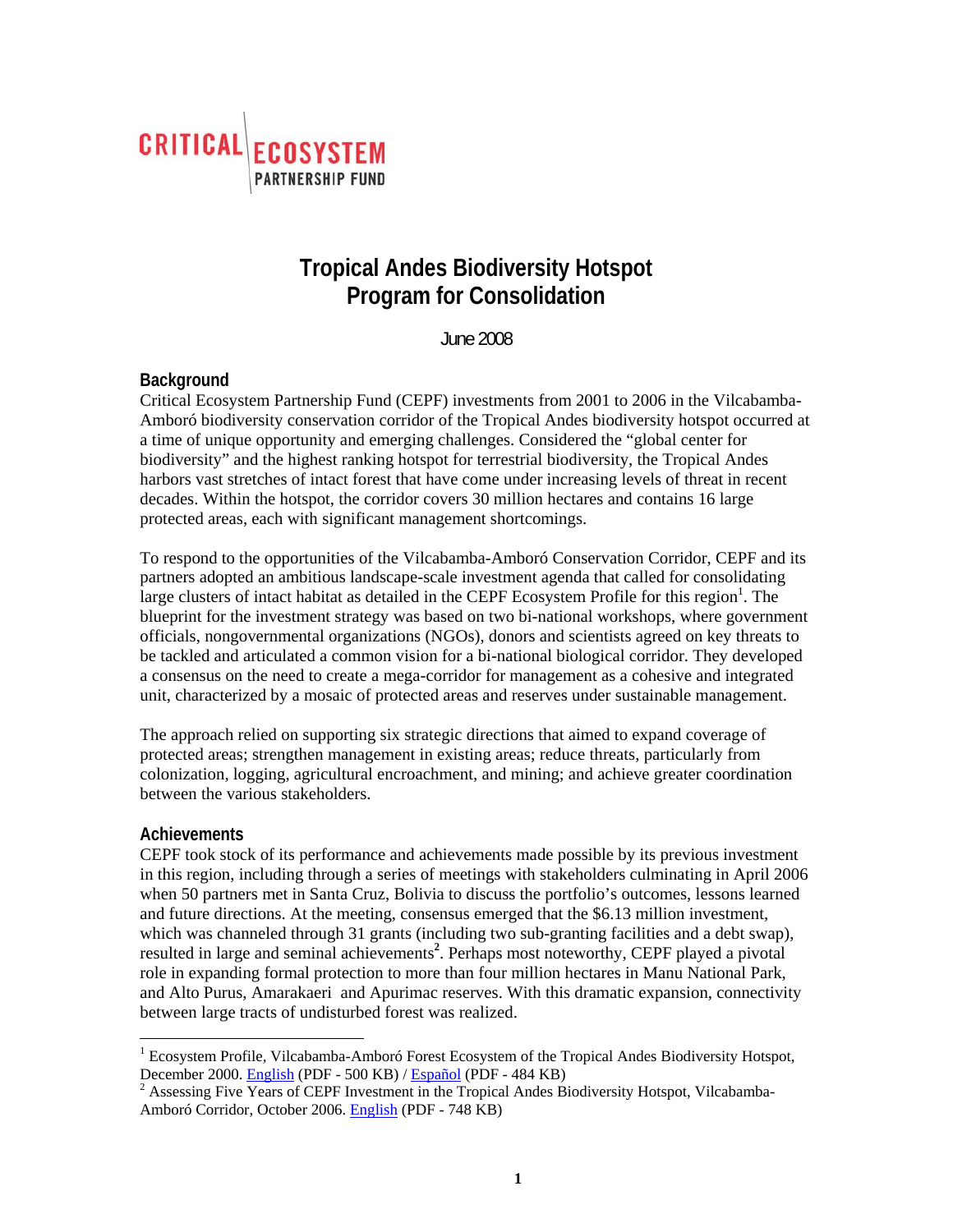In addition, 17 protected areas, covering more than 20 million hectares, benefited through a variety of management improvements. Several existing protected areas, including Bahuaja Sonene National Park, Madidi National Park and Tambopata-Candamo National Reserve, which together cover more than 3.5 million hectares, benefited from the development of management plans and establishment of co-management committees in which government officials, local communities and NGOs collaborate on management decisions. The conservation community also achieved a major victory in Pilón Lajas Biosphere Reserve when partners convinced the government of Bolivia to reverse the last timber concession inside the reserve.

An important objective was to demonstrate economic benefits of conservation for the people living in and around protected areas. CEPF supported a wide variety of sustainable enterprises as alternatives to destructive logging, mining and agriculture. Particularly important were grants to the national environmental trust funds in Bolivia and Peru, each of which provided a 1:1 match, to generate a total of \$2 million for such enterprises. CEPF's support to 130 small-scale Brazil nut concessionaries has been particularly noteworthy. These concessions have safeguarded 225,000 hectares and maintained connectivity in a vital link in the corridor, while also generating additional revenue for local people. Moreover, based on CEPF initial investment, the European Union provided a \$1.2 million grant to continue and expand the pilot effort.

While much of CEPF outcomes resulted in tangible improvements, the program's landscape vision of a fully integrated conservation corridor became increasingly institutionalized by local NGOs, governments and other donors. Prior to CEPF investment, conservation was tackled through isolated initiatives. Collaboration was weak, and the region lacked a common vision of integrating the various protected areas into a large corridor. Today, donors, NGOs and governments work together within the landscape vision as a guiding principle.

#### **Justification for Consolidation**

Through CEPF, partners realized many important objectives that put the corridor on a stronger conservation trajectory. However, several key threats still remain and new ones are emerging, which together pose profound challenges for the future of biodiversity and people of the region. Under the South American Infrastructure Integration Initiative (IIRSA), the corridor is undergoing dramatic change as petroleum, gas, mining, hydroelectric, canalization, road and other infrastructure projects expand their operations significantly. The sheer scale of these development schemes is transforming the landscape in ways that pose new and major challenges to the integrity of the corridor ecosystem. They directly threatened the sustainability of the many hard-won achievements.

The most imminent threat is the construction of the Inter-Oceanic Highway in Peru and the Northern Corridor Highway in Bolivia. The Inter-Oceanic Highway will create the first paved roadway connecting the Atlantic and Pacific oceans in South America once it is completed in 2010. Both highways will be major transport routes for Brazilian exports to Asia. An expected 200,000 Brazilian tourists will visit Peru's tourist sites. While many economic opportunities will arise, the paving of thousands of miles of road through intact and inaccessible forest is expected to introduce and aggravate migration, deforestation, land invasion and speculation, hunting and mining.

Road designers expect that one 18-wheeler will cross through Puerto Maldonado every 13 seconds. Cattle ranching is already expanding along road segments that have been paved. Migrants are encroaching on land used by miners, creating new conflicts. In contemplating the potentially profound impacts, Peru's park service director even expects the highly remote Alto Purus Reserve Zone (which includes the zone of uncontacted indigenous tribes, who voluntarily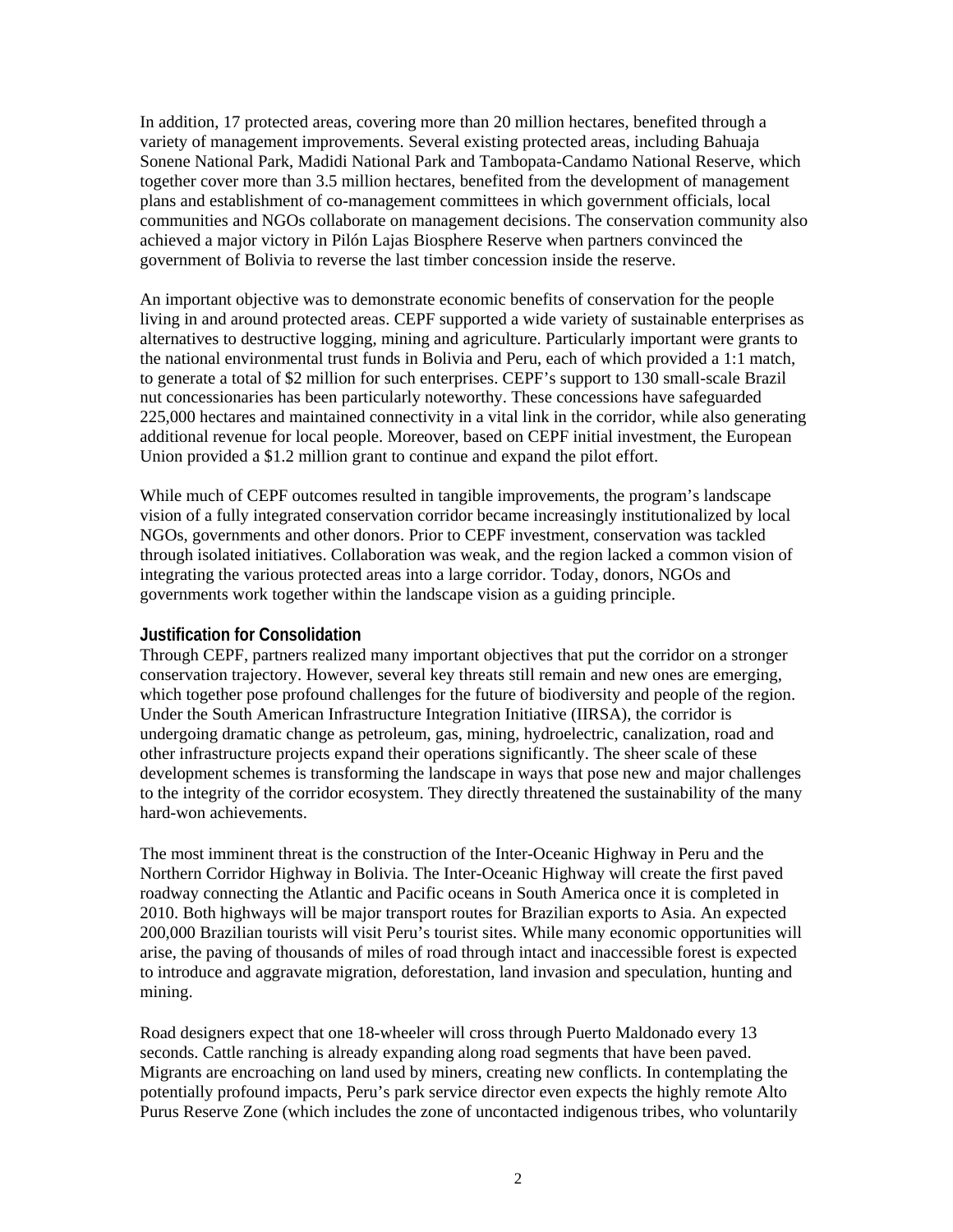remain in isolation from the outside world) will be impacted as illegal logging is made easier.

At the same time, the corridor continues to face other pressures from migration and unsustainable resource extraction activities, such as gold mining, hydrocarbon extraction and illegal logging. One of the largest concentrations of natural gas in the world was recently discovered in the corridor. New initiatives aimed at mechanizing gold production in the core sector (Apolobamba-Madidi-Tambopata-Bahuaja Complex) of the corridor.

Unfortunately, current efforts in both countries to mitigate the environmental and social impacts are falling far short of what is required to ensure sustainable development and conservation. Civil society partners, government officials and other donors are deeply concerned over the situation. They agree on the importance of civil society working together to influence the course of these mega-projects to promote best practices in project design and implementation.

To date, most of the NGO engagement has concentrated in Peru, where a Civil Society Working Group has formed around the Inter-Oceanic Highway. Unfortunately, resources have been limited to undertake the full course of work required to influence the highway's construction, although donors such as the Moore Foundation and USAID are engaging and have committed as much as \$4 million for environmental mitigation. In addition, the road engineering and construction companies are in discussion with NGOs regarding on areas for collaboration. In Peru, approximately \$7 million has been generated for economic development projects along the road. In Bolivia, threats are mounting as well, although civil society has yet to join together to address the problem collaboratively.

In order to sustain the gains made by the CEPF investment and mitigate the threats described above, a consolidation program of targeted grants is planned to be implemented over a period of three years.

# **Investment Priorities and Outcomes**

### **Investment Priority 1:** *Support civil society participation in development planning and implementation for the Vilcabamba-Amboró Conservation Corridor, focusing on the Inter-Oceanic and Northern Corridor highways*

CEPF will support a network of local NGOs in Peru and Bolivia to strengthen participatory environmental management and monitoring systems as needed to mitigate the threats emerging from the highways. In Peru, the Civil Society Working Group has representatives in Puerto Maldonado, Puno, Cuzco and Lima who work at the grassroots and political levels. They recently entered into discussions with Oderbrecht (the Brazilian construction company building the road) and provided observations on the company's environmental and social mitigation plan. In Bolivia, civil society is less well organized than in Peru.

Civil society participation is required in various areas:

- The Gordon and Betty Moore Foundation, USAID, Oderbrecht and potentially other donors have committed resources in the corridor on similar environmental mitigation efforts. To date, coordination among these donors has been weak. Civil society partners stand in a good position to work with donors to ensure that common goals are being pursed in complementary and efficient ways.
- Regional governments in Peru are preparing development plans that will lay out land-use and economic development strategies for the long term. Several NGO partners have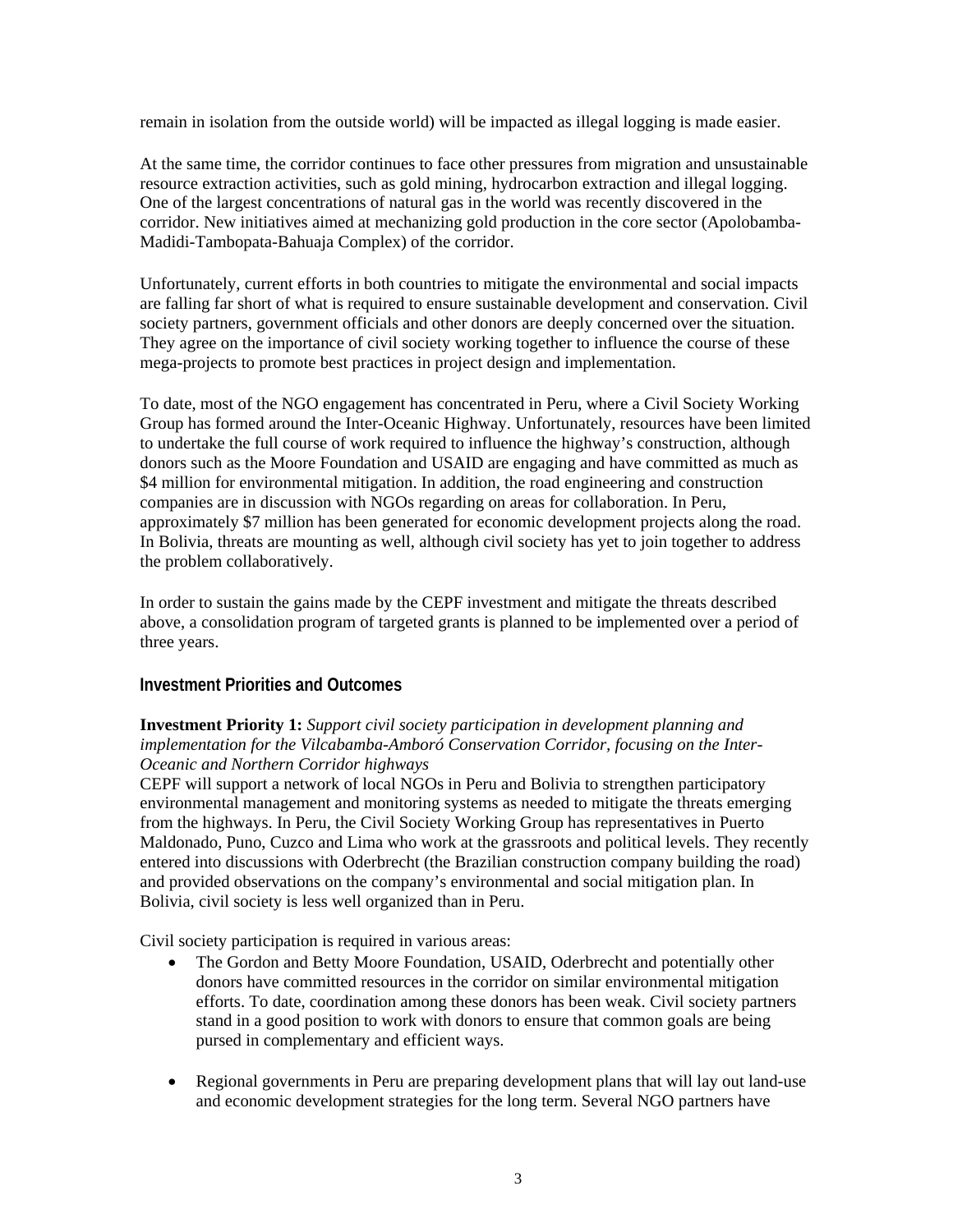worked with regional governments, but a consistent effort is needed to ensure that conservation is well integrated into regional planning frameworks.

• At a regional level, the MAP process periodically brings NGOs together from Peru, Bolivia and Brazil to collaborate on mitigation needs arising from infrastructure. CEPF will support these regional-level planning efforts.

**Outcome 1:** Conservation and human welfare considerations are fully incorporated into infrastructure and development plans for the corridor**,** particularly in areas impacted by the two highways. Donor collaboration and coordination also achieved to meet conservation goals.

**Investment Priority 2:** *Support management improvements to mitigate the adverse impacts arising from improved road access in the eight most vulnerable protected areas*  CEPF investments in the creation of new protected areas and the improved management of existing areas are at risk. CEPF will support the consolidation of the eight most vulnerable protected areas – Alto Purus, Amarakaeri, Apolobamba, Bahuaha Sonene, Madidi, Manuripi, Pilon Lajas and Tambopata. Several measures are envisioned.

CEPF will strengthen civil society participation in protected areas management through the establishment and/or strengthening of local management committees. In addition, CEPF will support the development of action plans in the eight protected areas to mitigate the impacts of improved road access. These action plans will be prepared with protected areas staff, communities and NGOs based on existing management plans. CEPF will support implementation of these action plans, which will include park infrastructure improvements, development of community park guards and community development projects.

**Outcome 2**: Management effectiveness improved in the eight protected areas, covering more than 12.3 million hectares, most vulnerable to new threats introduced by improved road access: Alto Purus, Amarakaeri, Apolobamba, Bahuaha Sonene, Madidi, Manuripi, Pilon Lajas and Tambopata.

**Investment Priority 3:** *Support the establishment of sustainable financing mechanisms*  Despite their global importance, the protected areas of the corridor lack sufficient and stable funding resources to cover even their most basic management costs. Unreliable funding is a persistent problem that must now be addressed if the protected areas of the corridor are to have the wherewithal to deal with the long-term impacts of the roads. Thus, CEPF will work with other donors to examine how six protected areas – Alto Purus, Apolobamba, Bahuaja Sonene, Madidi, Pampas del Yacuma, Pilon Lajas and Tambopata – can establish mechanisms to cover their management costs in the long term.

CEPF will support the creation and consolidation of sustainable financing mechanisms, including payment for environmental services, support for the development of REDD projects, user fees from tourism and development of trust funds for protected areas management and sustainable development. CEPF funds will also involve exploring access to revenues from the collection of toll fees by motorists for environmental mitigation and social development projects.

**Outcome 3:** Stable funding mechanisms are operational in support of priority management needs in six protected areas: Alto Purus, Apolobamba, Bahuaja Sonene, Madidi, Pampas del Yacuma, Pilon Lajas and Tambopata.

**Investment Priority 4:** *Support productive projects that maintain forest cover in areas of strategic value for corridor-level connectivity*